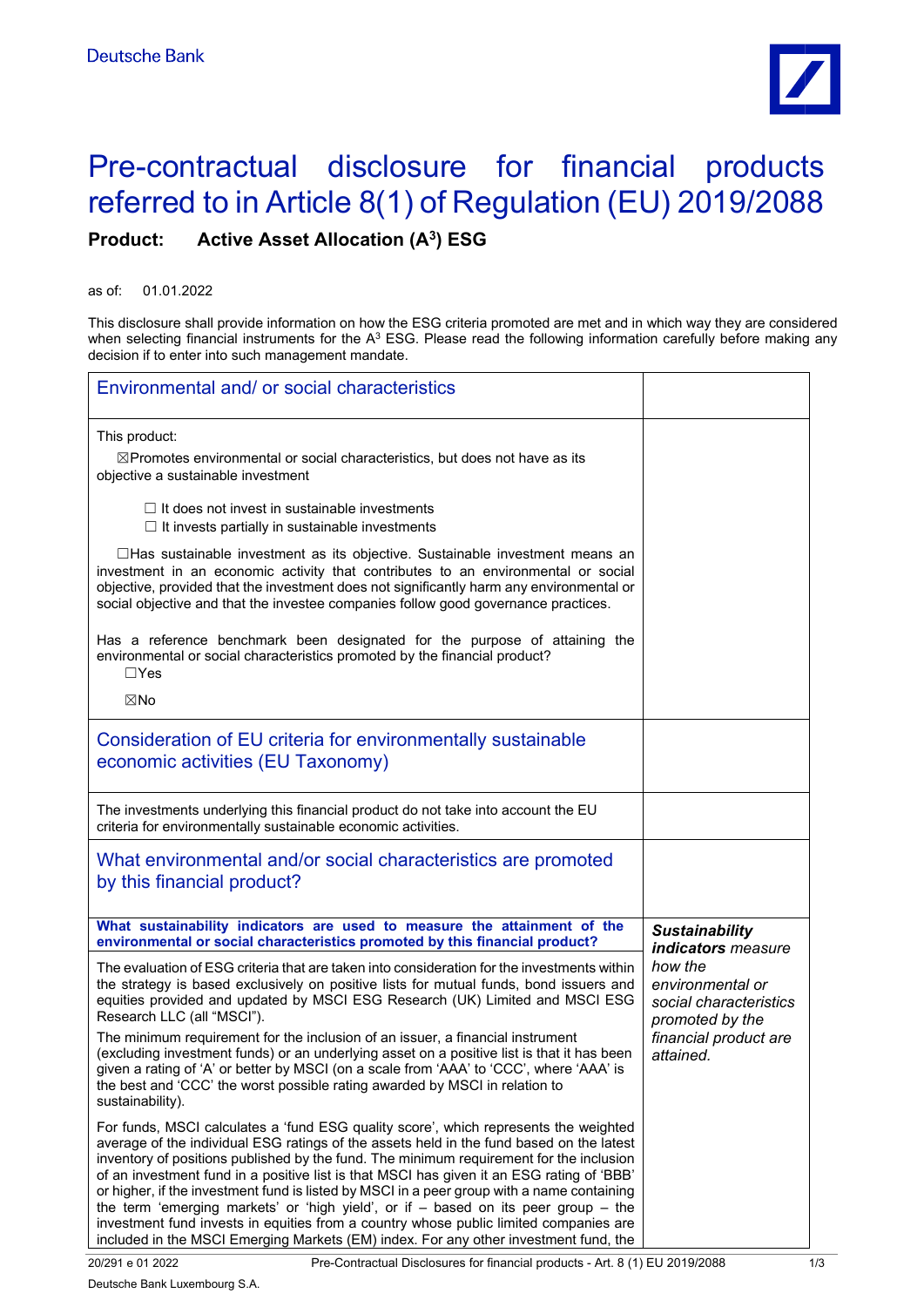

| minimum requirement for inclusion in a positive list is that MSCI has awarded it an ESG<br>rating of 'A' or higher.                                                                                                                                                                                                                                                                                                                                                                                                                   |                                                                                                   |
|---------------------------------------------------------------------------------------------------------------------------------------------------------------------------------------------------------------------------------------------------------------------------------------------------------------------------------------------------------------------------------------------------------------------------------------------------------------------------------------------------------------------------------------|---------------------------------------------------------------------------------------------------|
| MSCI prepares ESG ratings of countries, federal, regional and local authorities and other<br>state-linked issuers (collectively 'states') based on ESG risk factors in the value creation<br>process of the state in question. For other issuers, MSCI uses a scoring model that is                                                                                                                                                                                                                                                   |                                                                                                   |
| designed to identify and assess material ESG opportunities and risks. A risk is deemed<br>material under the scoring model if it can be expected, according to MSCI, that issuers<br>in a particular industry will be facing a significant burden of costs in connection with this<br>risk in the future. An opportunity is deemed material under the scoring model if it is likely,<br>according to MSCI that this opportunity will benefit the profit generation of companies in<br>the future.                                     |                                                                                                   |
| Irrespective of the aforementioned ESG rating, the Bank also applies the exclusion<br>criteria provided by MSCI, which have been agreed by the Bank and MSCI. At present,<br>additional exclusion criteria are included in the positive list for 'other issuers' only, and<br>are applied only to the issuers themselves and in cases where an investment instrument<br>from this issuer serves as an underlying asset for another investment instrument.                                                                             |                                                                                                   |
| This means that, in the selection process of 'other issuers' (excluding states), even<br>issuers with an ESG rating of 'A' or better will currently not be deemed eligible by MSCI<br>for inclusion in a positive list and, consequently, for investments by the Bank, if the<br>analysis conducted by MSCI finds that any of the following applies to the 'other issuer':                                                                                                                                                            |                                                                                                   |
| Issuers are to be excluded if the overall assessment finds that the issuer's business<br>٠<br>practices or manufactured products breach national or international norms, laws<br>and/or universally accepted global standards in any material way. MSCI refers to<br>such cases as ESG controversies.                                                                                                                                                                                                                                 |                                                                                                   |
| In addition, issuers must be excluded if they operate in areas of business that the<br>Е<br>Bank deems critical or if they generate significant revenues in such areas.                                                                                                                                                                                                                                                                                                                                                               |                                                                                                   |
| What investment strategy does this financial product follow?                                                                                                                                                                                                                                                                                                                                                                                                                                                                          | <b>Investment strategies</b><br>guide investment                                                  |
| The assets under management are broadly diversified to implement a specific risk-<br>return-profile with additional focus on environmental, social or governance ("ESG")<br>aspects. Each portfolio is oriented on a benchmark specifically determined for the<br>respective portfolio. The objective is to generate performance for the managed assets<br>that is oriented towards that of the capital markets, within the limits of the strategy<br>agreement concluded with the Client and the permissible investment instruments. | decisions based on<br>factors such as<br>investment objectives<br>and risk tolerance.             |
| What are the binding elements for the investment selection?                                                                                                                                                                                                                                                                                                                                                                                                                                                                           | <b>Binding elements are</b>                                                                       |
| The Bank uses exclusively the updated positive lists for the selection of investment<br>instruments, which consider the a.m. minimum MSCI ESG rating of "A", resp. "BBB" for<br>Emerging Market or High Yield investments, as well as the mentioned exclusions.                                                                                                                                                                                                                                                                       | commitments that<br>cannot be amended<br>during the life of the<br>financial product.             |
| How is the strategy implemented in the investment process on a continuous<br>basis?                                                                                                                                                                                                                                                                                                                                                                                                                                                   |                                                                                                   |
| The positive lists will be updated by MSCI regularly. If any investment instrument does<br>no longer fulfil the ESG criteria, the Bank will make reasonable effort to sell the<br>position, whilst safeguarding the Client's interests at all times.                                                                                                                                                                                                                                                                                  |                                                                                                   |
| What is the policy to assess good governance practices of the investee<br>companies?                                                                                                                                                                                                                                                                                                                                                                                                                                                  |                                                                                                   |
| The Bank uses exclusively the positive lists from MSCI for the selection of investment<br>instruments, which consider the a.m. minimum MSCI ESG rating of "A", resp. "BBB" for<br>Emerging Market or High Yield investments, as well as the mentioned exclusions.                                                                                                                                                                                                                                                                     | Good<br>governance<br>practices include sound<br>management structures,<br>employee<br>relations. |
| MSCI uses a scoring model identifying and estimating considerable ESG related<br>chances and risks, which considers characteristics of good governance. In addition,<br>issuers will be excluded if they operate in areas of business that the Bank deems critical<br>or if they generate significant revenues in such areas.                                                                                                                                                                                                         | remuneration of staff<br>and tax compliance.                                                      |
| Where can I find further details to the investment strategy?                                                                                                                                                                                                                                                                                                                                                                                                                                                                          |                                                                                                   |
| Further information can be found in the Annex 1 to the Management Mandate "Active"<br>Asset Allocation (A3) ESG".                                                                                                                                                                                                                                                                                                                                                                                                                     |                                                                                                   |
| <b>Asset Allocation</b>                                                                                                                                                                                                                                                                                                                                                                                                                                                                                                               |                                                                                                   |